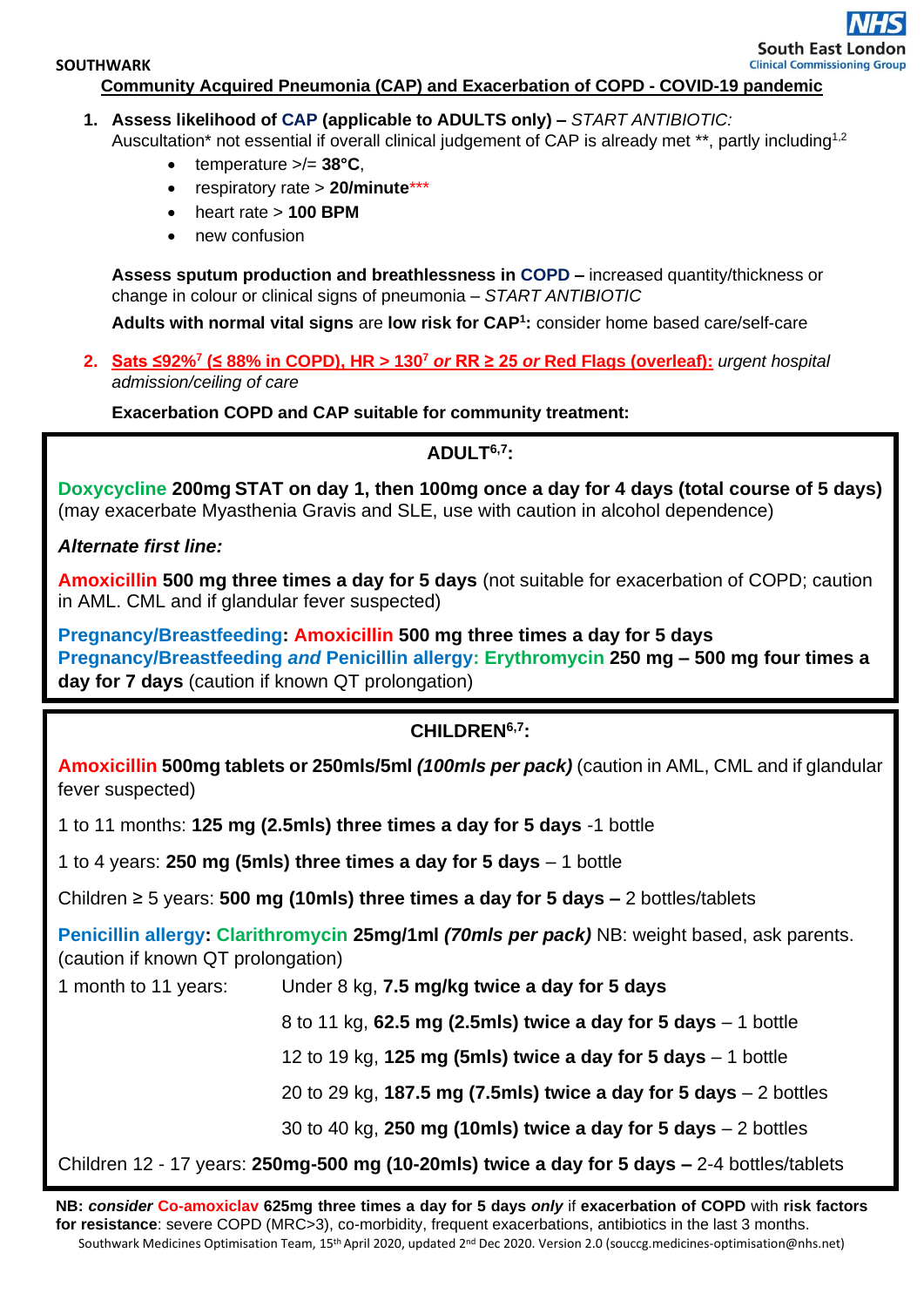#### **SOUTHWARK**





**Differentiating viral COVID-19 pneumonia from bacterial pneumonia – assessing liklihood<sup>3</sup>**

| <b>COVID-19 VIRAL pneumonia</b>                   | <b>BACTERIAL pneumonia</b>                           |
|---------------------------------------------------|------------------------------------------------------|
| typical COVID-19 symptoms for about a             | rapidly unwell after only a few days of<br>$\bullet$ |
| week                                              | symptoms                                             |
| has severe muscle pain (myalgia)<br>$\bullet$     | does not have a history of typical                   |
| has loss of sense of smell (anosmia)<br>$\bullet$ | COVID-19 symptoms                                    |
| is breathless but no pleuritic pain<br>$\bullet$  | pleuritic pain                                       |
| exposure to known or suspected<br>$\bullet$       | purulent sputum                                      |
| COVID-19, e.g. (household or workplace            |                                                      |
| contact)                                          |                                                      |

Offer an oral antibiotic for treatment of pneumonia (viral or bacterial) treated in the community if<sup>3</sup>:

- likely cause is bacterial *or*
- unclear if bacterial or viral and symptoms are more concerning *or*
- they are at high risk of complications (e.g. older or frail, pre-existing comorbidity such as immunosuppression or significant heart or lung disease (Bronchiectasis/COPD), or history of severe illness following previous lung infection.

**Oral corticosteroids:** Do not routinely offer oral corticosteroids for management of viral symptoms of Covid-19, unless clinically indicated (e.g. asthma or COPD exacerbation) $3,9,10$ . Please check BNF for doses.

\*Assessing blood pressure significantly increases contact time, consider only if essential decision making to admit or not. \*\*Consider documenting that a 'limited examination' was performed

Southwark Medicines Optimisation Team, 15th April 2020, updated 2nd Dec 2020. Version 2.0 (souccg.medicines-optimisation@nhs.net) **\*\*\*Red Flag**: Independent predictors of pleural effusion are dullness to percussion and asymmetric chest expansion